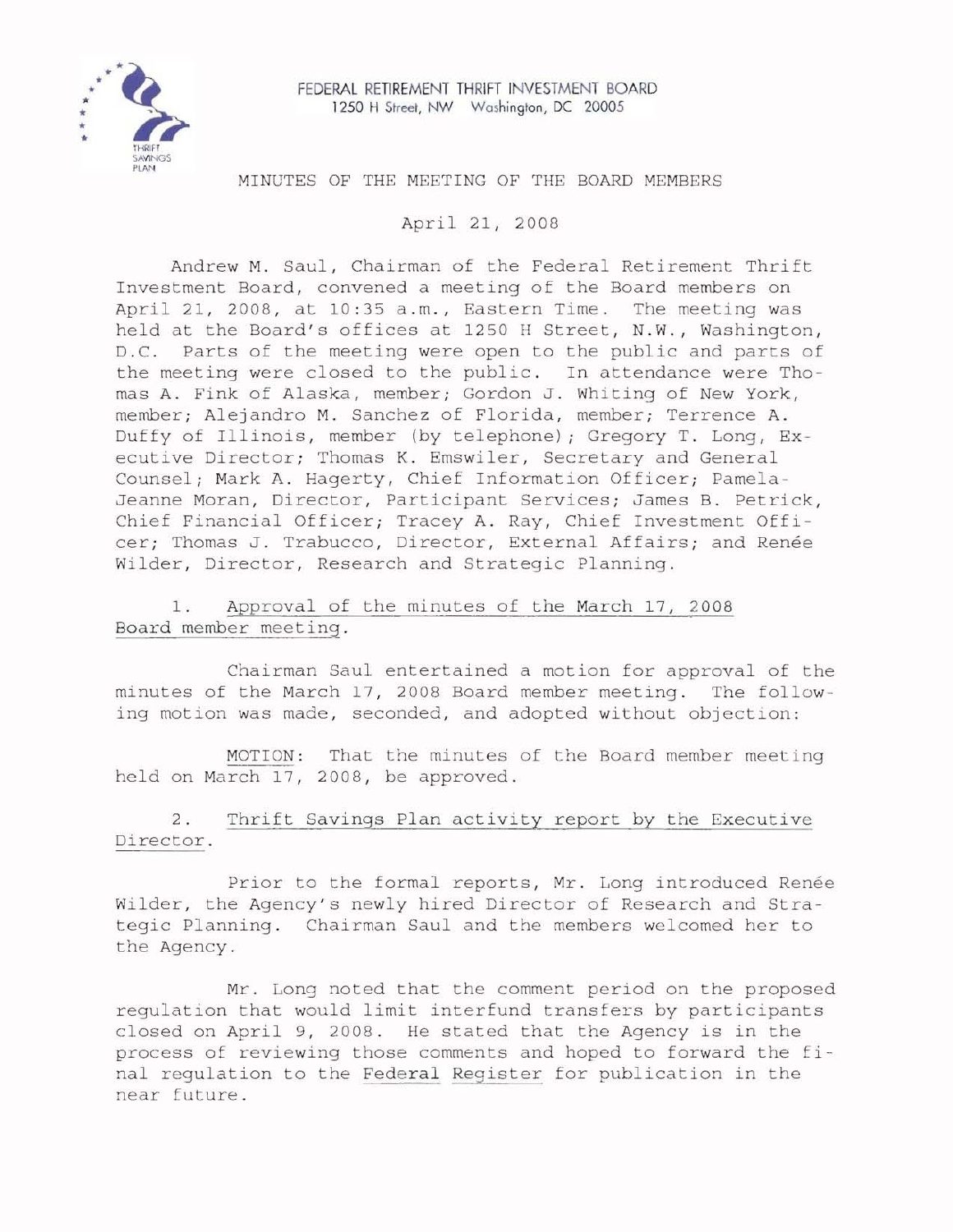# a. Counterparty Risk.

Blake Grossman, CEO of Barclays Global Investors and Michael Williams, Head of BGI's Global Index Markets Group US, reported on counterparty risk in its securities lending program. Counterparty risk is the risk that the borrower will not return the borrowed securities. See attached [memorandum](http://www.frtib.gov/pdf/minutes/MM-2008Apr-Att1.pdf) entitled BGI - Counterparty Risk.

Mr. Grossman noted that this year is the 20-year anniversary of the relationship between BGI and the TSP. He noted that BGI showed strong growth in both revenue and assets under management in 2007. It is part of Barclays Bank PLC. Barclays Bank PLC had revenue of £23 billion in 2007 and continues to be highly rated. He stated that TSP assets are separate and distinct from BGI. The assets belong solely to the TSP. If BGI were to experience turmoil, these assets would not be compromised.

Mr. Williams noted that it has been <sup>a</sup> volatile time for the markets. The S&P 500 is down 9  $\frac{1}{2}$  percent and most other markets are down 9-10 percent. The U.S. Fixed income market is up 2.7 percent in the first quarter of <sup>2008</sup> due to <sup>a</sup> flight to quality. He noted that BGI has an obligation to track the indexes and that all four funds had positive tracking error in 2007 and are performing as expected in 2008.

Mr. Williams stated that borrowers principally provide cash as collateral when borrowing securities (99 percent of collateral is cash). BGI has an independent global credit group which aggressively manages counterparty risk. It reviews its primary borrowers annually and sets lending limits. It conducts on-going reviews of its primary borrowers. These reviews include site visits. Twice per year, BGI tests the procedures it would follow if <sup>a</sup> borrower defaulted. <sup>A</sup> borrower has defaulted twice. In both instances, neither BGI nor the client lost anything. BGI requires borrowers to provide collateral of <sup>102</sup> percent when it lends U.S. securities and <sup>105</sup> percent when it lends non-U.S. securities. It either receives this collateral in advance of the loan or simultaneously. It marks the securities to market daily and receives more collateral if required.

Chairman Saul stated that, as the TSP's managing fiduciaries, the safety of the participants' TSP accounts is their primary concern (which is why the Board members had asked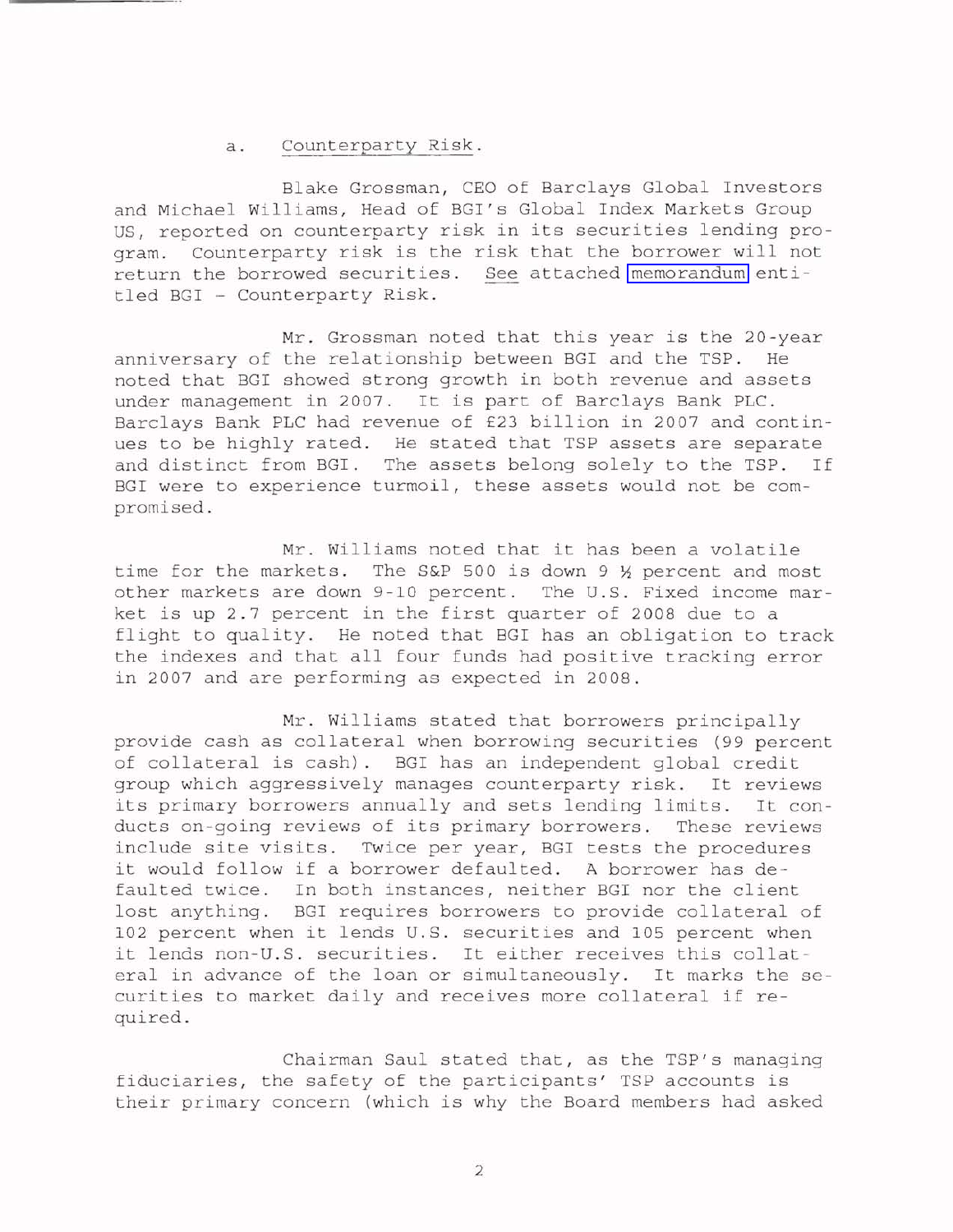the BGI representatives to attend this meeting). He noted that he has tremendous confidence in BGI and asked what BGI had learned from recent market events, what it would do differently, and what changes BGI had made to ensure the safety of TSP assets? Mr. Grossman responded that this is the most dislocated set of markets we have seen in many years. You are able to see connections between markets that are not normally apparent. BGI tries to provide <sup>a</sup> better, more robust framework to deal with market volatility. It monitors counterparties even more aggressively when markets are volatile. BGI is always looking for ways to enhance its investment strategies (e.g., to reduce trading costs). It has made no significant changes to its investment processes because these processes allowed BGI to continue to track the indexes despite the market volatility. Mr. williams added that, when they see problems at <sup>a</sup> financial institution, the credit group reduces lending limits very quickly and credibly.

Mr. Sanchez asked how BGI segregates and protects TSP assets. Mr. Grossman replied that, under trust and regulatory law, TSP assets are completely separate and, no matter what BGI's or Barclays' financial posture would be, they could not be accessed by creditors. Mr. Sanchez equated this to the assets being locked in <sup>a</sup> closet. Mr. Grossman said that that was correct; they are completely segregated from any corporate assets of BGI or Barclays.

Mr. Fink asked whether any TSP assets had been loaned to Bear Stearns when it crashed. Mr. Grossman stated that he cannot publicly comment on specific borrowers (he could do so in executive session) but did state that BGI had had no issues involving counterparty risk with any of the firms that have recently been in the headlines. Mr. Sanchez asked whether BGI analyzed the creditworthiness of all firms who borrow securities from BGI. Mr. Williams said that they did and that the business and portfolio managers were also involved. Mr. Grossman added that if BGI has any reason to believe <sup>a</sup> borrower may have problems, BGI will scale back lending to that company or cut lending to zero. All loans are fully collateralized, and most collateral is in cash. BGI will lend securities only to companies that pass BGI's credit tests.

Chairman Saul asked, with regard to BGI's fixed income funds, whether BGI had made any changes due to recent problems with structured investment vehicles (SIVs) and the subprime mortgage crisis. Mr. Grossman stated that they are paying even closer attention to downgrades and defaults and that they

3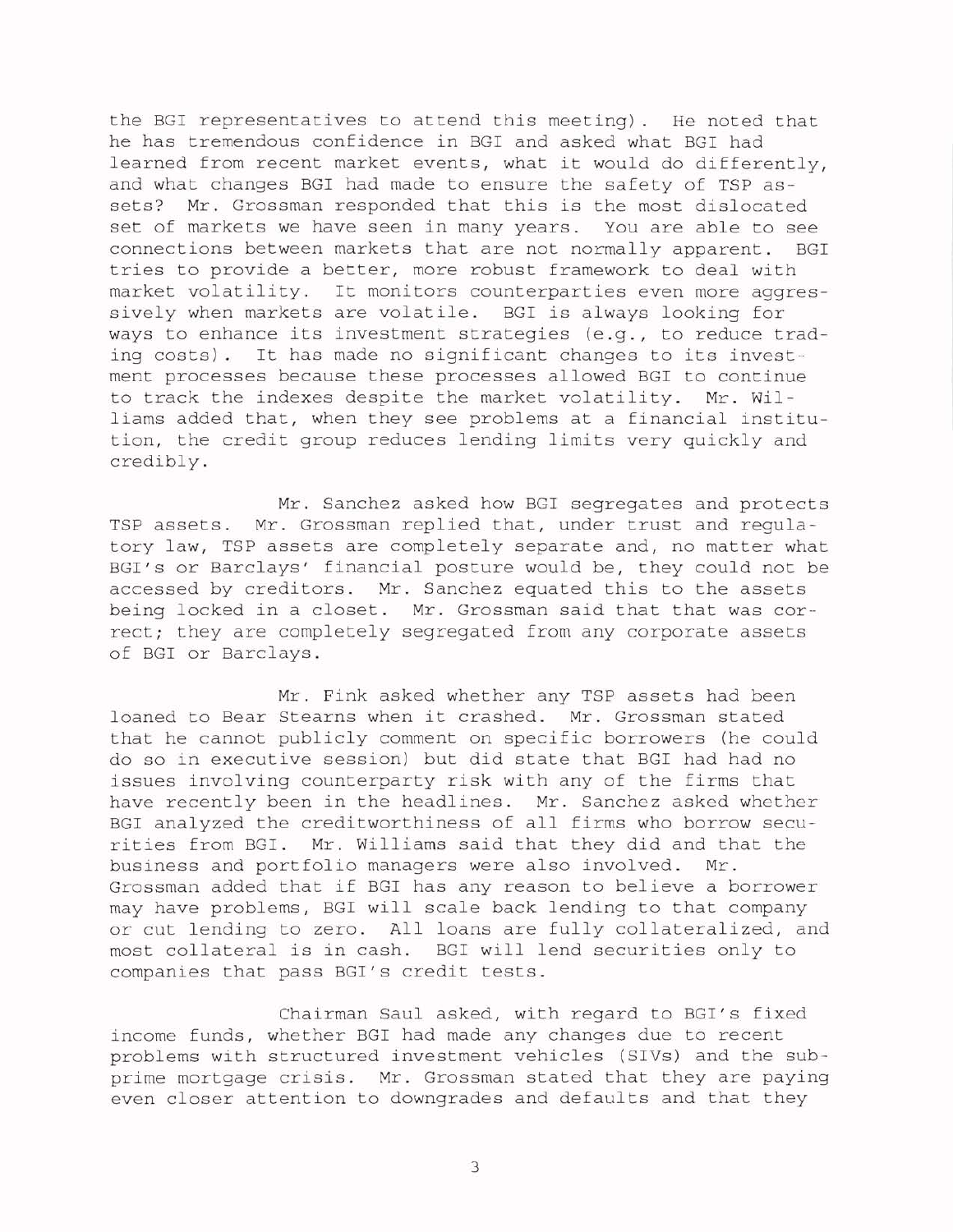manage these events as cost-effectively as possible. He added that, historically, BGI has outperformed the fixed income index. The fixed income portfolio is well diversified, which causes it to be very effective.

Mr. Sanchez asked how many BGI employees work on the TSP account. Mr. Grossman replied that the entire investment management and fixed income teams work on the TSP account. Mr. Williams added that 30 equity portfolio managers worked on the TSP accounts as did six fixed income managers, 120 employees involved with securities lending, fourteen employees conducting credit analyses, and 15 employees involved with counterparty credit.

# b. Monthly Participant Activity Report.

Before Mr. Long gave the monthly participant activity report he asked Ms. Moran to show the members the TSP's Spring poster, "Here's to Your Health, Here's to Your Wealth." The Agency will provide the posters to the agencies and services to help remind employees and service members about the TSP.

Mr. Long then reviewed the report on TSP statistics. See "Thrift Savings Fund [Statistics"](http://www.frtib.gov/pdf/minutes/MM-2008Apr-Att2.pdf) (attached). Total assets under management rose slightly to \$223 billion. The twelve month returns of the G and F Funds have been positive while the twelve month returns of the C, S, and I Funds have been negative. The FERS participation rate is up slightly from 85.6 percent to 85.8 percent. Mr. Sanchez asked what the Agency was doing to encourage participation by the remaining 14.2 percent. Mr. Long said that the remaining 14.2 percent are employees who receive "Agency Automatic (1%) Contributions," but do not make their own contributions and, consequently, do not receive matching contributions. To overcome this inertia, the Agency has transmitted draft legislation to Congress that would automatically enroll new employees in the TSP. He also noted that the annual statement included a special message that encouraged these employees to participate in the TSP.

# c. Legislative Report.

Mr. Trabucco reported that the nominations of Chairman Saul, Mr. Whiting, and Mr. Sanchez to be reappointed to the Federal Retirement Thrift Investment Board received bipartisan support at a recent Congressional hearing.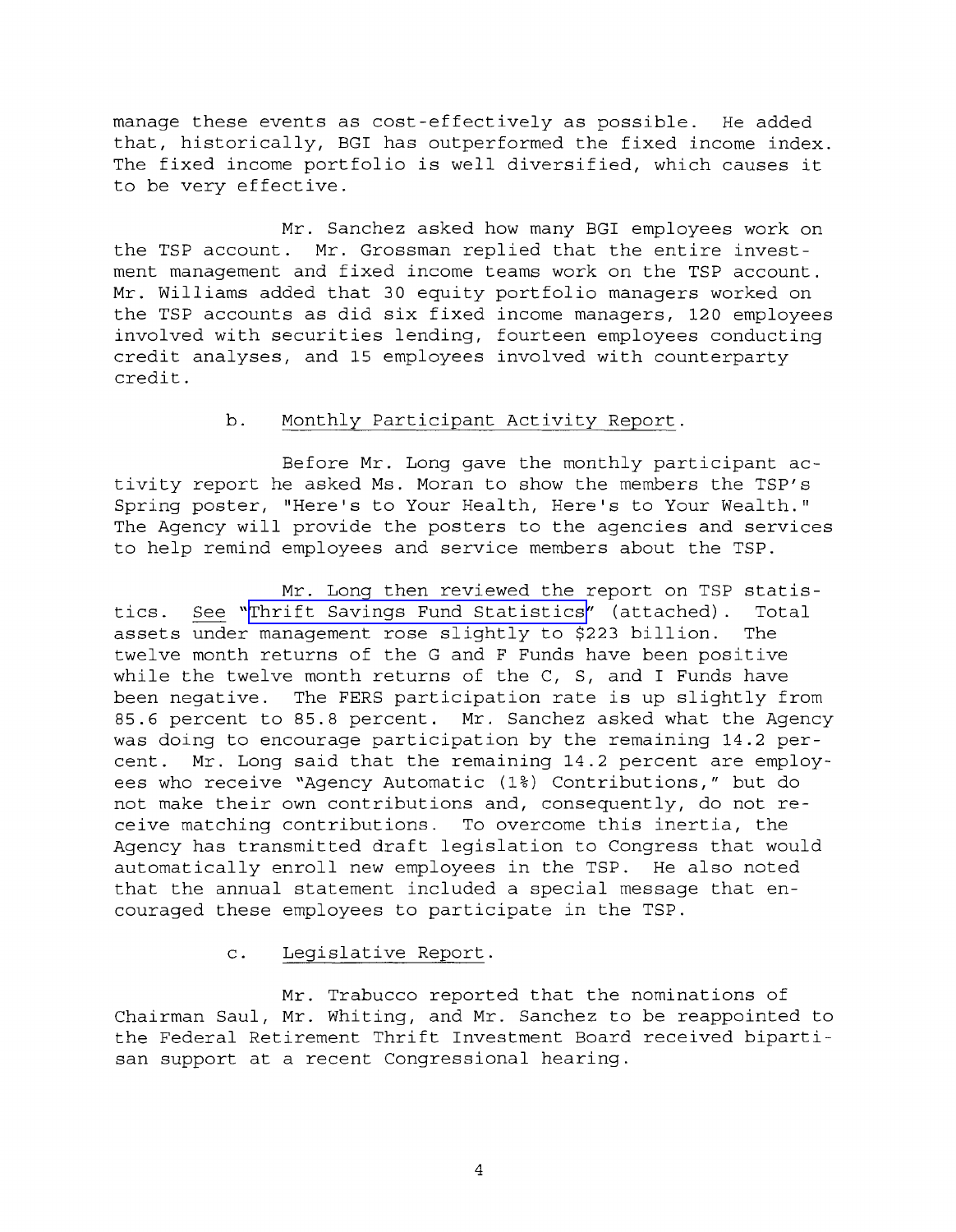Mr. Trabucco stated that Congressman Danny Davis, the Chairman of the Subcommittee on the Federal Workforce, Postal Service and District of Columbia had scheduled <sup>a</sup> hearing for April 29<sup>th</sup> to consider the Agency's proposal to automatically enroll new employees in the TSP. Mr. Sanchez asked whether this proposal would apply to members of the uniformed services. Mr. Trabucco stated that the uniformed services were still considering the proposal and that the Agency would be respectful of their views. Chairman Saul asked about the status of the proposal with the Senate. Mr. Trabucco stated that there was definitely interest but that the issue is cost. Because the legislation will reduce revenue, the Congress must find offsets before it can enact the proposal. Such offsets can only be found in <sup>a</sup> major bill, such as <sup>a</sup> tax bill.

3. Quarterly Reports.

#### a. Investment Performance and Policy Review.

Ms. Ray reviewed the April 10, 2008 [memorandum](http://www.frtib.gov/pdf/minutes/MM-2008Apr-Att3.pdf) (attached), entitled "March 2008 Performance Review - G, F, C, S, I, and L Funds."

She noted that, in March, the I Fund outperformed its index by <sup>120</sup> basis points due to <sup>a</sup> fair value adjustment on February 29th. Year to date, the Fixed Income Fund has outperformed its index by <sup>11</sup> basis points due to sampling. In March, the <sup>S</sup> Fund outperformed its index by <sup>33</sup> basis points (year to date by 30 basis points) due to sampling. Trading costs for the C Fund were five basis points in March.

Ms. Ray stated that the dollar amount traded in the F Fund in March (\$561 million) was still high. Participants<br>liquidated from the C Fund every day but one in March. I Fund liquidated from the C Fund every day but one in March. trades were under <sup>a</sup> billion dollars for the second month in <sup>a</sup> row. The equity funds have shown positive returns so far in April but, for the year, their returns have been negative. Year to date, the L Funds have outperformed the C, S, and I Funds. Participants continue to transfer their account balances from the equity funds to the fixed income funds.

Ms. Ray said that an audit of Barclays' proxy votes showed no exceptions.

After this discussion, the members made, seconded, and adopted the following resolution by unanimous vote: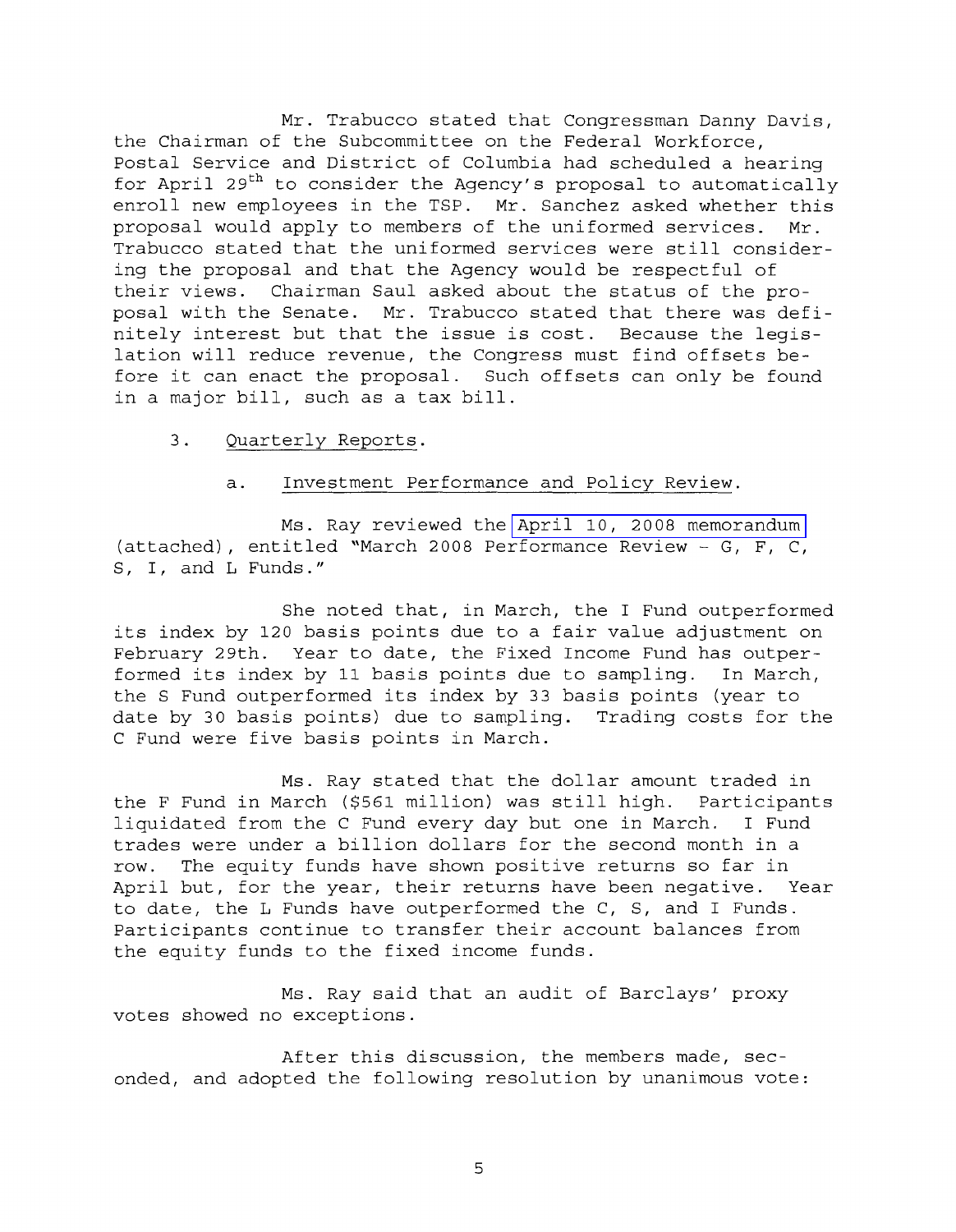#### RESOLUTION

WHEREAS the Federal Employees' Retirement System Act of 1986, as amended (5 U.S.C. § 8401 et seq.) provides that the Board members shall establish policies for the investment and management of the Thrift Savings Fund (5 U.S.C. § 8472(f) (1) and (2) ) *<sup>i</sup>* and

WHEREAS the Board members at this meeting have reviewed the investment performance and investment policies of the Government Securities Investment Fund, the Fixed Income Index Investment Fund, the Common Stock Index Investment Fund, the Small Capitalization Stock Index Investment Fund, and the International Stock Index Investment Fund; and

WHEREAS the Board members are satisfied with the investment performance and investment policies of these Funds;

NOW THEREFORE BE IT RESOLVED that the current investment policies for the Government Securities Investment Fund, the Fixed Income Index Investment Fund, the Common Stock Index Investment Fund, the Small Capitalization Stock Index Investment Fund, and the International Stock Index Investment Fund are affirmed without change.

### b. Quarterly Vendor Financial Report.

Mr. Petrick gave the [quarterly](http://www.frtib.gov/pdf/minutes/MM-2008Apr-Att4.pdf) vendor financial [report](http://www.frtib.gov/pdf/minutes/MM-2008Apr-Att4.pdf) (attached). He noted that SI International has continued its pattern of growth through acquisition. Barclays continues to greatly exceed the required capitalization standard. Switch and Data's financials continue to be affected by its successful IPO. Although it is still not profitable, it did receive \$157.5 million in new debt financing, which seems to be a vote of confidence from the lenders. R.R. Donnelley and Sons reported a loss in <sup>2007</sup> (which is unprecedented for it). Since we use its services on a project-by-project basis, even a significant downturn would not likely affect TSP operations. MetLife experienced <sup>a</sup> \$4.5 billion investment loss. However, this is <sup>a</sup> very small percentage of its portfolio. MetLife was profitable in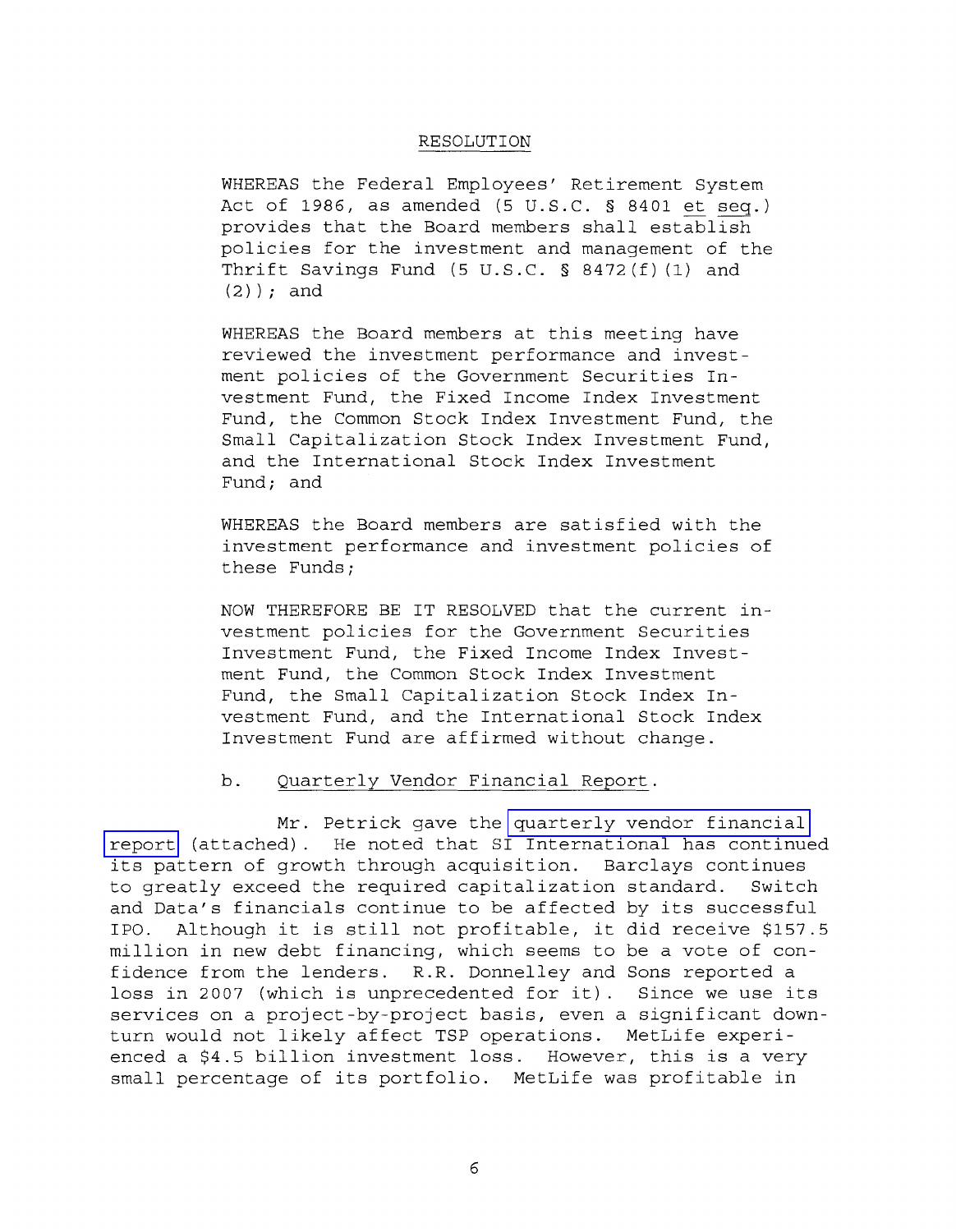2007 and has strong ratings. Mr. Fink added that MetLife's net worth was excellent.

# **4.** Financial Audit.

Melissa Krause presented the results of Deloitte and Touche's review of the Agency's financial statements (see attached PowerPoint presentation). Deloitte and Touche issued an unqualified opinion--the Agency's financial statements fairly presented the net assets and the changes in net assets and were in conformity with accounting principles in all material respects. The work was performed at the Agency, SI International (Fair Oaks), Switch & Data (Pittsburgh), and SunGard (Birmingham). The March 26, 2007 [memorandum](http://www.frtib.gov/pdf/minutes/MM-2008Apr-Att5.pdf) of Deloitte and Touche (attached) was an unqualified clean opinion.

The audit examined internal controls over financial reporting and the Agency's processes to assess and manage risks. It found no material weaknesses in internal controls. The audit included three recommendations: (1) that the Agency's IT management consider implementing procedures to review user access to system resources; (2) that the Agency continue its plan to implement network and system change management procedures; and (3) that the Agency continue to emphasize reconciling Omni and Barclays participant data. Mr. Long stated that Agency staff concurred with all three recommendations.

Mr. Sanchez asked Ms. Krause what were her top two concerns. Ms. Krauss stated that she had no major concerns. She noted that the Agency's emphasis on controls, which started about a year and a half ago, needs to continue.

Mr. Saul commented that the Board serves as the Agency's audit committee and Deloitte and Touche must feel free to contact them with any concerns. Ms. Krause stated that she would do so and added that they would return for the mid-year review.

Mr. Sanchez challenged the Deloitte team to be aggressive in its audits. He urged them to strive to find anything and everything that needed improvement. He added that when Deloitte conducts such an audit, but still issues an unqualified opinion, it assures the Board members that everything at the Agency is being conducted properly.

Mr. Fink commented that he believed forfeitures should be reflected on the TSP's financial statements (available at

7